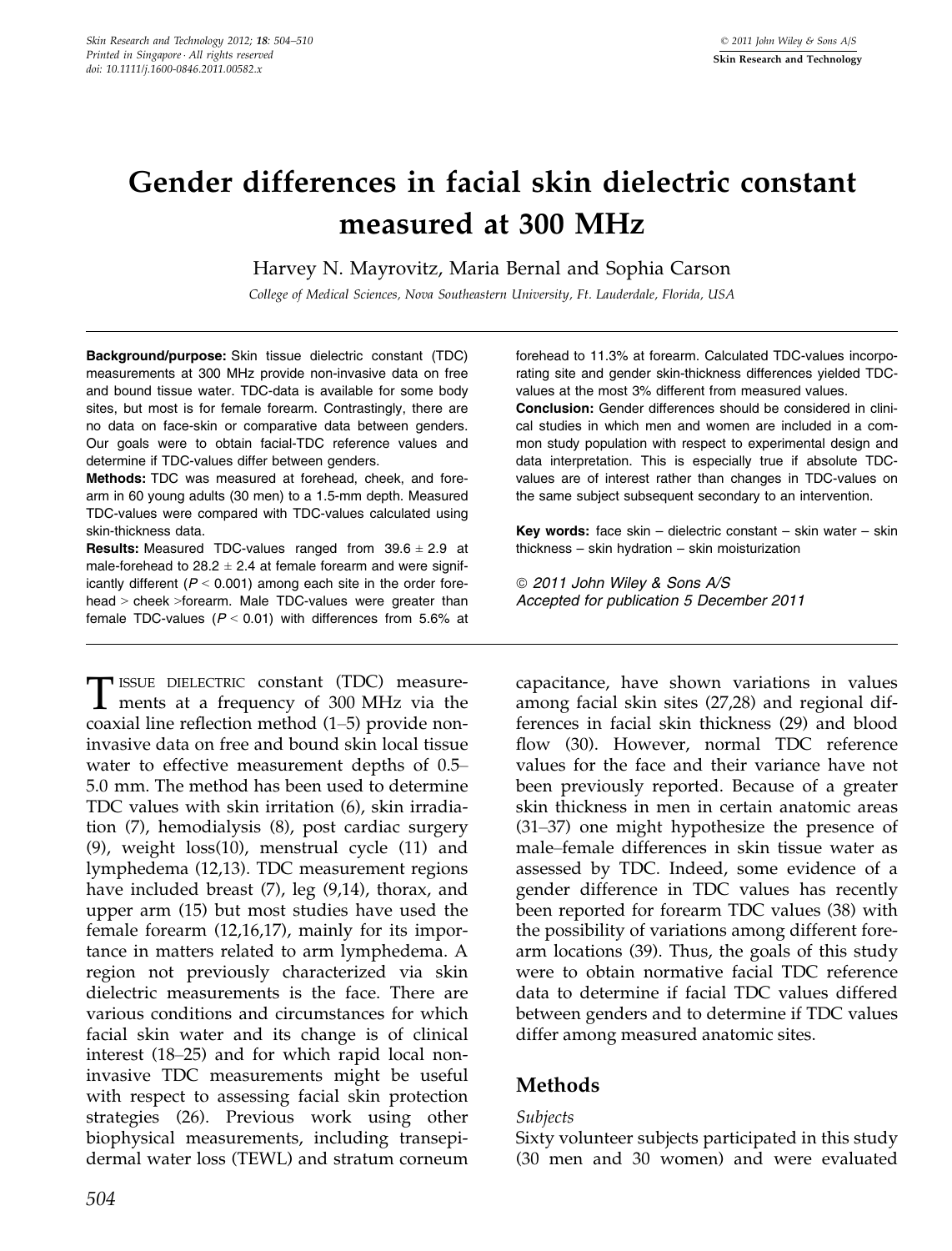after signing an Institutional Review Board approved informed consent. Requirements for participation were that subjects be at least 18 years old and have no self-reported or visual evidence of any abnormal skin condition at the time of evaluation. Men were required to be clean shaven at least 4 h prior to their scheduled evaluation. Women were required to refrain from using body lotions or creams on their evaluation day. Ages of men vs. women were (mean  $\pm$  SD) not significantly different  $(25.6 \pm 2.9 \text{ vs. } 26.3 \pm 4.4 \text{ years}, P = 0.51)$ . Body mass index (BMI) of men vs. women was also not significantly different  $(25.3 \pm 4.3 \text{ vs.}$  $24.5 \pm 4.2 \text{ Kg/m}^2$ , P = 0.435). Table 1 summarizes pertinent physical features of male and female subjects..

#### TDC measurement device

The device used to measure TDC was the MoistureMeter-D (Delfin Technologies Ltd, Kuopio, Finland). It consists of a cylindrical probe connected to a control unit that displays the TDC value when the probe is placed in contact with skin. The physics and operating principles have been well described (1,2,4,5,40). In brief, a 300 MHz signal is generated within the control unit and transmitted to tissue via the probe that is in contact with skin. The probe acts as an open-ended coaxial transmission line (1,4). The portion of the incident electromagnetic wave that is reflected depends in part on the dielectric constant of the tissue, which itself depends on the amount of free and bound water in the tissue volume through which the wave passes. Reflected wave information is processed within

TABLE 1. Subjects

|                     | Men $(N = 30)$  | Women $(N = 30)$ | P-value |
|---------------------|-----------------|------------------|---------|
| Age (years)         | $25.6 \pm 2.9$  | $26.3 \pm 4.4$   | 0.512   |
| Height (m)          | $1.78 \pm 0.11$ | $1.62 \pm 0.08$  | < 0.001 |
| Weight (Kg)         | $79.8 \pm 12.2$ | $64.3 \pm 13.6$  | < 0.001 |
| BMI $(Kg/m2)$       | $25.4 \pm 4.3$  | $24.5 \pm 4.2$   | 0.435   |
| Underweight         | 1(3.3%)         | $1(3.3\%)$       |         |
| Normal weight       | 15 (50%)        | 17 (56.6%)       |         |
| Overweight          | $9(30\%)$       | 7(23.3%)         |         |
| Obese               | 5(16.7%)        | 5(16.7%)         |         |
| Right hand dominant | 29/30 (96.7%)   | 29/30 (96.7%)    |         |

Entries are mean  $\pm$  SD.

Underweight =  $BMI < 18.5$  Kg/m<sup>2</sup>.

Normal weight = BMI 18.5-24.9 Kg/m<sup>2</sup>.

Overweight = BMI 25-29.9  $\text{Kg/m}^2$ .

Obese = BMI  $\geq$  30 Kg/m<sup>2</sup>. Hand dominance is subject self-reported. Gender differences in face skin dielectric constant

a control unit and the dielectric constant is displayed. For reference, pure water at a temperature of 34°C has a value of about 75.2. The effective measurement depth depends on probe dimensions, with larger spacing between inner and outer conductors corresponding to greater penetration depths. In the present study, a probe with an effective measurement depth of 1.5 mm was used. This probe has an outside diameter of 20 mm with 3 mm spacing between inner and outer concentric conductors.

## TDC measurement procedure

Measurements were done with subjects supine and were started after a 15-min acclimation rest interval. Facial TDC measurements were made on the forehead, 2 cm above the left eye brow and on the left cheek at the level of the lip measured 4 cm from its left edge. In addition, TDC was measured on the left anterior forearm midline 8 cm distal to the antecubital crease. Each site to be measured was marked with a dot to serve as a reference center point for probe placement. A single measurement was obtained by placing the probe in contact with the skin and held in position using gentle pressure. After about 10 s an audible signal indicated completion of the measurement. Second and then third measurements were made at the same sites with 60 s elapsing between the start of subsequent measurements yielding triplicate sequential measurements at each site. The average of these three measurements was calculated and used to characterize the TDC value at that site. Skin temperatures at the TDC measurement sites were determined using a non-contact infrared thermometer. Temperature and relative humidity of the room in which evaluations were done were (mean  $\pm$  SD) 25.4  $\pm$  1.3°C and  $34.5 \pm 4.0\%$  at measurement sequence start and  $25.0 \pm 1.0$ °C and  $34.6 \pm 3.8$ % at the end of the measurement sequence.

#### Analysis

Comparisons of TDC values among sites were done for each gender separately using analysis of variance with the three sites (forehead, cheek and forearm) as factors included in the model. Tests for gender differences in TDC values at each site were done using independent t-tests. A P-value less than 0.05 was a priori set as the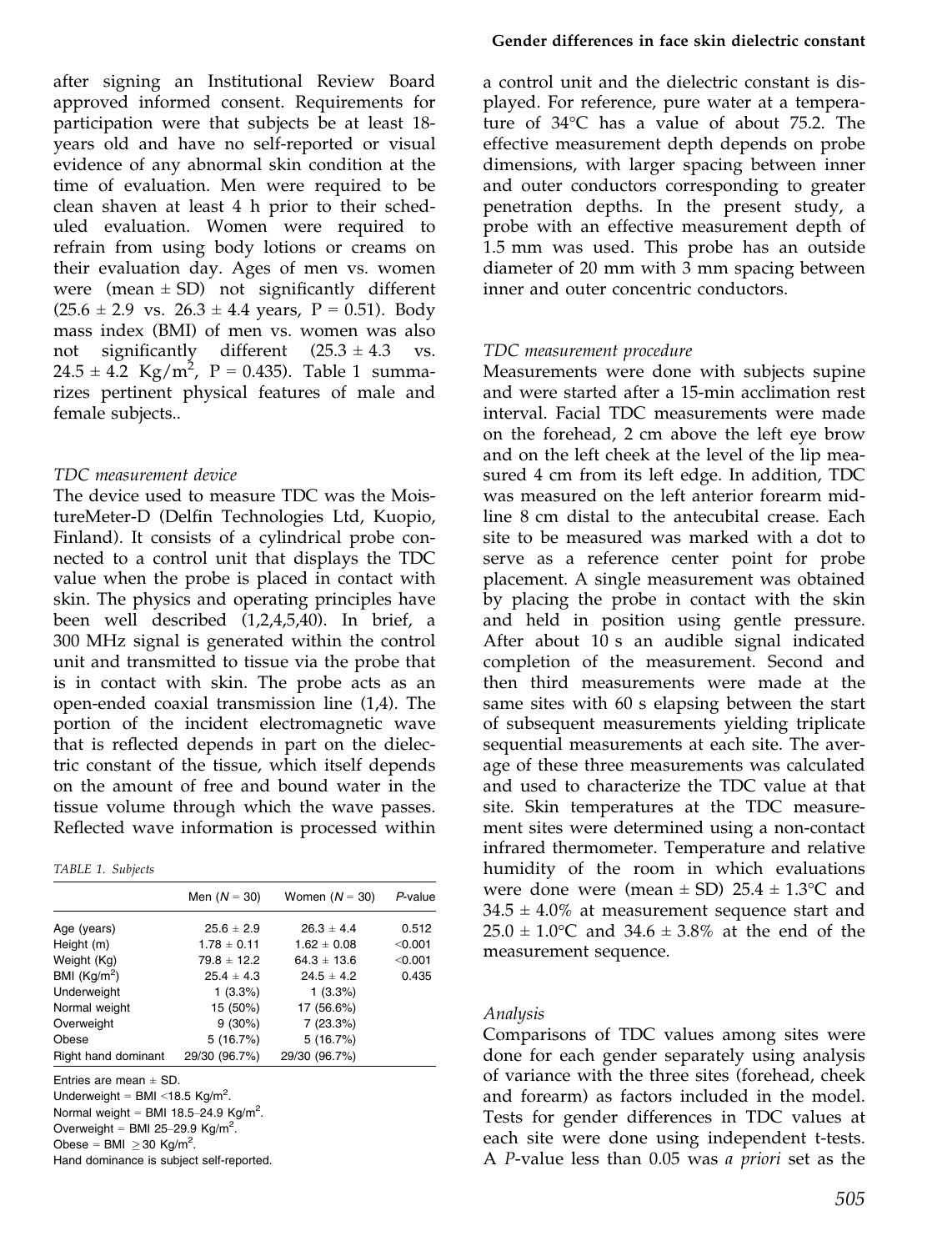threshold level for a significant difference between groups and among sites.

# Results

Comparisons of TDC values among sites showed an overall significant difference  $(P < 0.001)$  between sites for both men and women (Table 2) with TDC values at forehead greater than at cheek ( $P < 0.001$ ) and values at cheek greater than at forearm  $(P < 0.001)$ . Percentage differences in TDC values between forehead and forearm for men vs. women were  $29.0 \pm 10.8\%$  vs.  $32.5 \pm 10.8\%$ ,  $P = 0.219$  and between forehead and cheek were  $(10.0 \pm 14.0\%)$ vs.  $15.3 \pm 14.9\%$ ,  $P = 0.243$ ). Analysis of male vs. female difference at each site showed that TDC values of male skin were significantly greater than TDC values for corresponding sites of females skin at each measured site (Table 2). Average male TDC values exceeded female values by 5.6% at forehead, 9.5% at cheek and 11.3% at forearm.

# Discussion

An easily used non-invasive method to assess skin tissue dielectric constant (TDC) provides a useful tool to investigate physiologically and clinically related conditions in which changes in tissue water or the tissue dielectric constant itself are of interest. Although a variety of applications of this method have been described  $(7,9,11,12,17,41,42)$  there have been no reports characterizing facial skin TDC values and only one report describing male–female TDC differences (38). As skin thickness (epidermis + dermis) of men tends to be greater than for women

TABLE 2. Measured tissue dielectric constant (TDC) values among sites and between genders

| Group             | Forehead       | Cheek          | Forearm        |
|-------------------|----------------|----------------|----------------|
| $Men(N = 30)$     | $39.6 \pm 2.7$ | $35.9 \pm 4.9$ | $31.5 \pm 3.2$ |
| Women( $N = 30$ ) | $37.4 \pm 3.3$ | $32.8 \pm 3.8$ | $28.3 \pm 2.4$ |
| P-value           | 0.001          | 0.009          | < 0.001        |
| Difference (%)    | $[5.6\%]$      | [9.5%]         | [11.3%]        |

Table entries are TDC values (mean  $\pm$  SD) measured to an effective skin depth of 1.5 mm.

Entries in brackets [] are mean percentage differences between men and women.

Values among sites differed significantly  $(P < 0.001)$  in the order of forehead > cheek > forearm.

Cheek and forearm values for men were significantly greater than for women.

(31–34,37) possible skin thickness effects on TDC values is unclear. Thus, the present study was undertaken to characterize facial TDC values and to determine if there were associated male–female differences in skin TDC.

The main new results showed that (1) TDC values obtained on forehead, cheek and forearm skin differed significantly from each other in the order of forehead  $>$  cheek  $>$  forearm and (2) TDC values were significantly greater in men than women at all sites with percentage differences between genders increasing in the order forearm > cheek > forehead.

Although TDC values depend on tissue water content (8), and the TDC values herein were greater in men than women, it is important to note that the present data should not be interpreted as clearly indicating that the entire difference in TDC values is attributable to differences in water content of male vs. female skin. Reasons for the ambiguity are related to measurement considerations and to considerations of male vs. female differences in skin thickness. Male skin at each of the currently measured sites has been reported to be thicker than female skin (see Table 3) and thus more low water content subcutaneous fat may be included in the TDC measurement volume for women.

#### Methods considerations

With the current method, a probe in contact with the skin measures a tissue dielectric con-

TABLE 3. Skin thickness values from literature

| Skin Thickness (mm) | Women    | Men      |
|---------------------|----------|----------|
|                     | 1.56(50) |          |
|                     | 1.50(51) | 1.85(50) |
|                     | 1.55(52) | 1.85(51) |
|                     | 1.70(29) |          |
| Forehead            | [1.58]   | [1.85]   |
|                     | 1.45(51) | 1.85(51) |
|                     | 1.04(37) | 1.24(37) |
| Cheek               | [1.25]   | [1.55]   |
|                     | 1.08(50) | 1.32(50) |
|                     | 0.90(51) | 1.15(51) |
|                     | 0.87(37) | 1.17(37) |
|                     | 1.05(52) |          |
|                     | 0.95(53) |          |
|                     | 0.97(32) | [1.21]   |
|                     | 0.93(54) |          |
| Forearm             | [0.96]   |          |

Table entries are skin thickness values in mm. Numbers in parentheses () are the reference number.

Numbers in brackets [] are the average of the values for a given site and gender.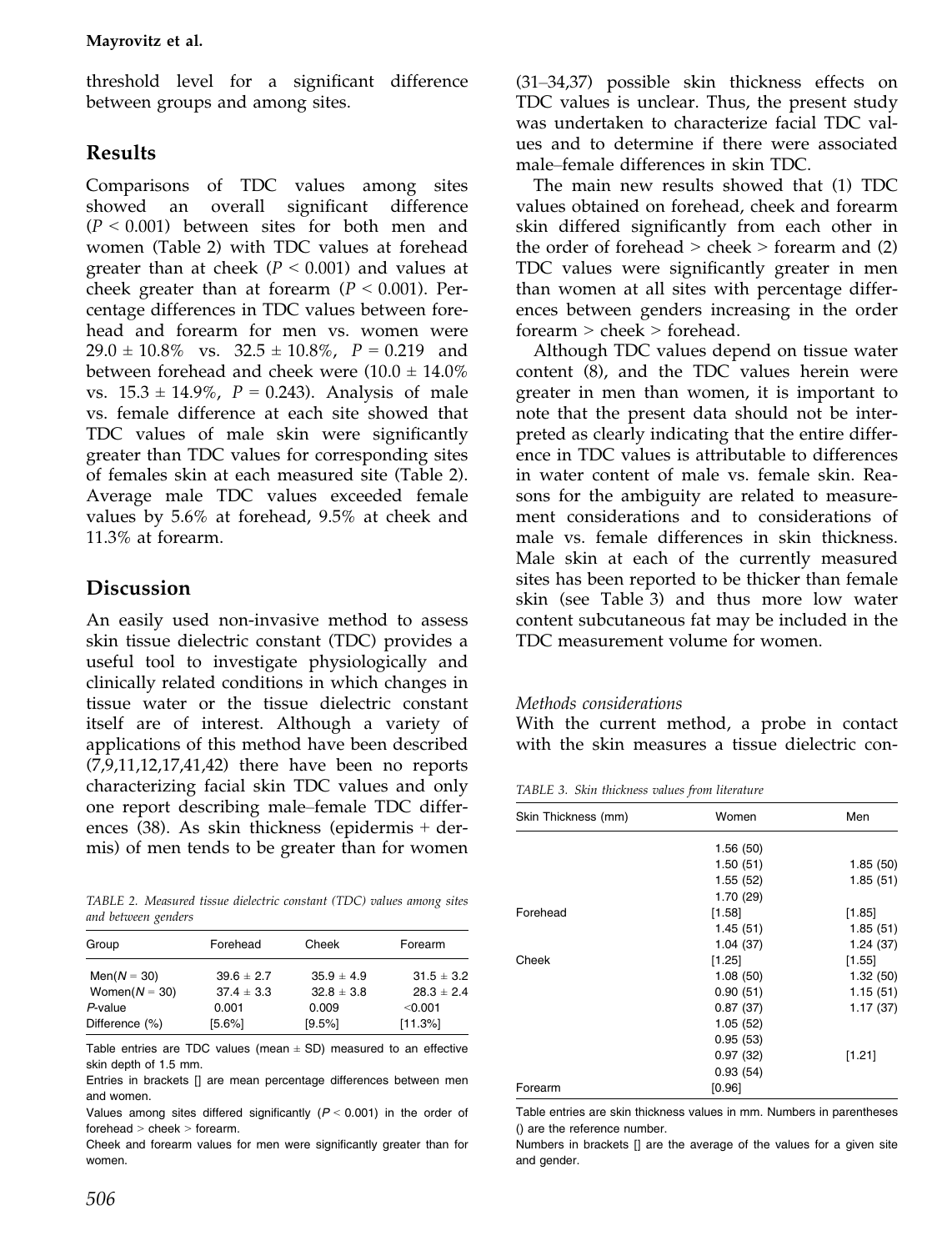stant that depends on the electrical properties of all tissues within the effective measurement depth that has been defined as the depth at which the induced electric field falls to 1/e of its surface value (8). For the probe used in the present study this effective measuring depth is about 1.5 mm and includes skin (epidermis + dermis) and some subcutaneous fat. The thinner the skin, the more is the relative amount of subcutaneous fat that would be included in the measurement. Further, the relative water content of these components is not uniform. Stratum corneum and fat have relatively low water content in comparison to the dermis, but even within the epidermis and dermis water distribution is not uniform. Within the epidermis, the gradual transition from below the corneum to basal cell layers is accompanied by a water content that increases from about 20% to about 70% (43). Within the dermis, superficial papillary and deep reticular regions also differ in their water content (44,45) with an average dermal water fraction of about 70% in contrast to about 10% in subcutaneous fat (46). Thus, the TDC value obtained with the present method reflects to varying degrees the differing water contents within the measurement volume.

#### Skin thickness considerations

The extent to which site and gender related skin thickness differences could have affected the TDC values in the present study can be estimated using the formula (3,42) derived for a two layer model composed of an upper skin layer and lower fat layer. Accordingly, TDC values were shown to be expressible in terms of skin and fat dielectric constants ( $\varepsilon_s$  and  $\varepsilon_f$ ), skin thickness (epidermis and dermis)  $\delta$ , and a probe specific calibration factor q as  $TDC = (\varepsilon_{s} - \varepsilon_{f})(1 - e^{-q\delta}) + \varepsilon_{f}$ . Although the main focus of the present study was on the totally measured TDC value as reflective of all measured tissue components, the above relationship can be used to estimate the extent to which site and gender differences in estimated skin thickness may affect the measured TDC value by considering representative parameter values reported in the literature. Previous measurements of dielectric constant values of skin and adipose tissue at 300 MHz (47,48) allow estimation of the dielectric constant values for forearm skin  $(\varepsilon_s)$  and fat  $(\varepsilon_f)$  to be 48 and 6,

#### Gender differences in face skin dielectric constant

respectively. If it is assumed that for equal water contents  $\varepsilon_s$  and  $\varepsilon_f$  are equal for men and women, then the effect of skin thickness differences can be estimated using representative skin thickness values together with the probespecific calibration factor provided by the device's manufacturer ( $q = 0.82$ ). Skin thickness values based on the literature are shown in Table 3. For each site and gender these values were averaged and used in the TDC equation yielding calculated results as shown in Table 4. Comparison of these calculated values with those measured (Table 2) indicates that the calculated pattern of differences among sites and differences between genders nearly replicate those measured when the calculated TDC values take into account reported skin thickness differences among sites and between genders. Thus, the calculated values are sufficiently close to measured male–female values which indicate that the measured male–female TDC differences could be easily explained on the basis of male– female differences in skin thickness as with male–female differences in tissue water content. To distinguish between these possibilities would require co-measured values of TDC and skin thickness which was not part of the present protocol.

## Site and gender variations in TDC values

For the young adult population investigated, TDC values were greatest at forehead, intermediate at cheek and least at forearm. At all sites the TDC values were greater for men than women. Female forearm TDC values  $(28.3 \pm 2.4)$ for the present female group was similar to, but slightly less than the value  $(31.4 \pm 5.2)$  reported for women with a greater mean age of  $(51.3 \pm 18.0 \text{ years})$  (16). This lower value is consistent with the reported finding that TDC values at measuring depths up to 1.5 mm

| TABLE 4. Calculated tissue dielectric constant (TDC) values |  |  |  |
|-------------------------------------------------------------|--|--|--|
|                                                             |  |  |  |

| Group          | Forehead | Cheek      | Forearm |
|----------------|----------|------------|---------|
| Male           | 38.8     | 36.2       | 32.4    |
| Female         | 36.5     | 32.9       | 28.9    |
| Difference (%) | [6.3%]   | $[10.0\%]$ | [12.3%] |

Table entries are TDC values calculated based on the equation  $TDC = (\varepsilon_{s} - \varepsilon_{f})(1 - e^{-q\delta}) + \varepsilon_{f}$  with  $\varepsilon_{s} = 48$ ,  $\varepsilon_{f} = 6$ , q = 0.82.

 $\delta$  the skin thickness using the average values from Table 3.

Entries in brackets [] are calculated percentage differences between men and women.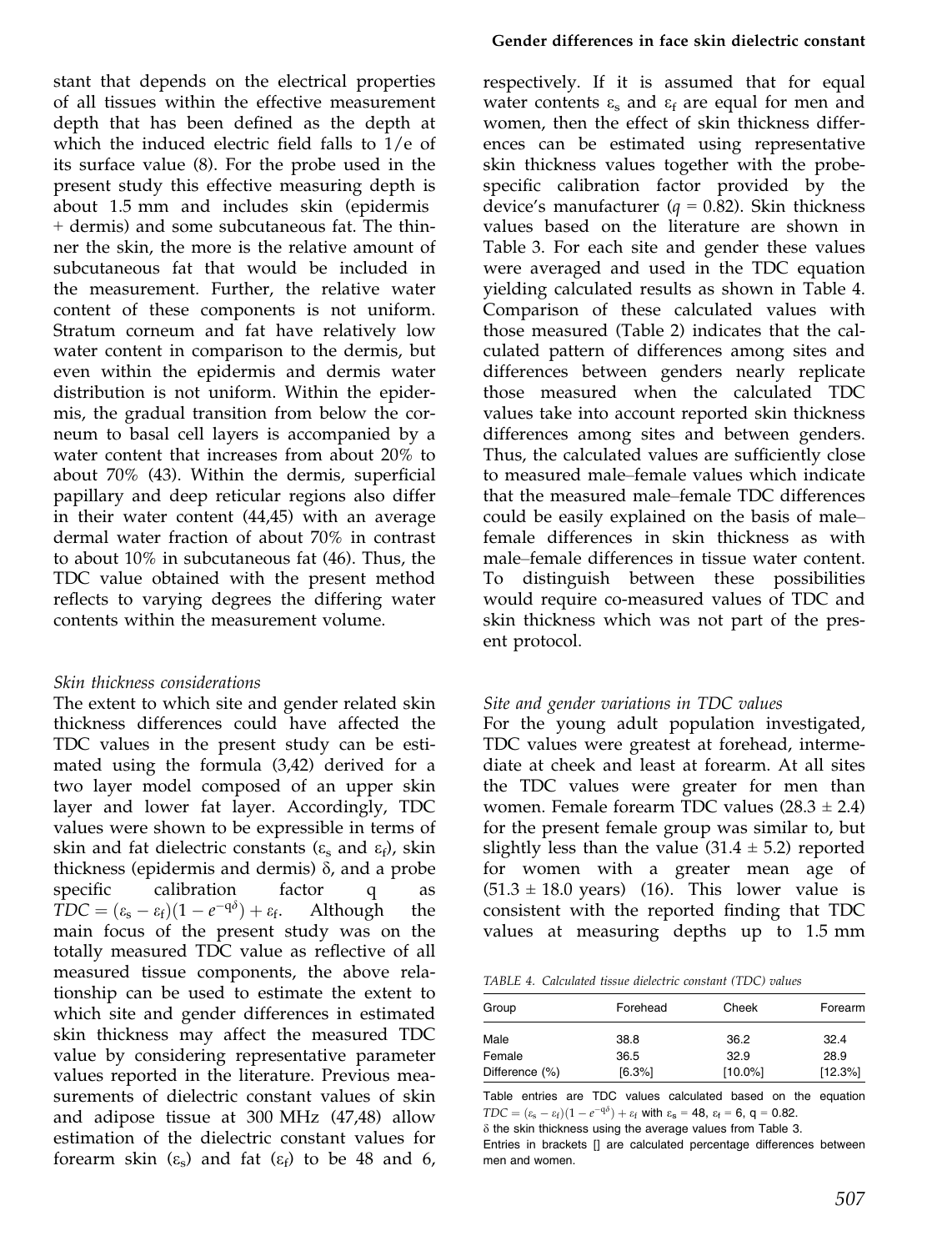#### Mayrovitz et al.

increase with increasing age (16). Comparative data for male forearm or facial TDC values are not yet available in the literature.

Other factors that might explain the measured site dependent pattern from forehead to forearm and gender differences in TDC values include possible differentials in skin temperature and stratum corneum hydration. Skin temperatures at corresponding sites (forehead, cheek and forearm) were similar for men and women with combined values  $(N = 60)$  at forehead, cheek and forearm being respectively  $34.2 \pm 0.6$ °C,  $33.5 \pm 0.8$ °C and  $32.5 \pm 1.1$ °C. For these temperatures, water's dielectric constant is 75.2 and 75.5 and 75.8, respectively. These differences are small and in the wrong direction to explain the greater forehead and lower forearm TDC values. Skin capacitance measurements, as indices of stratum corneum water, indicate forehead and cheek values are not different (49) suggesting that differences in stratum corneum water are not important factors for the TDC differences observed between face sites.

# Summary and Conclusion

Significant differences in TDC values were measured at 300 MHz among forehead, cheek and forearm and at each site between genders with male TDC values greater than female TDC values. These findings alone suggest that when TDC measurements are used in research or clinical studies in which both men and women are included in a common study population, these differences may represent an important consideration in both experiment design and data interpretation. This would be especially true if it were absolute TDC values that were of inter-

est rather than changes in TDC values on the same subject subsequent to time passage or secondary to an intervention. Further, because the calculated TDC values based on differences in reported skin thicknesses yield a site and gender pattern of TDC differences that closely match the average measured TDC values, one should not assume that the values herein reported are completely indicative of differences in skin water content. In fact, the measured male–female TDC differences could as easily be explained on the basis of male–female differences in skin thickness as they could be explained by male–female differences in tissue water content. To distinguish between these possibilities would require co-measured values of TDC and skin thickness which was not part of the present protocol.

As the present findings are based on TDC values obtained to an approximate measurement depth of 1.5 mm, it is unknown whether similar site and male–female differences would be obtained for more shallow or for deeper measurement depths. If the male–female difference herein measured is due to mainly or exclusively because of the smaller skin thickness of females, then the prediction is that such differences would be much reduced or eliminated for measurement depths that only include the epidermis and dermis. Contrastingly if the measured differences are mainly due to differences in skin tissue water then for the same shallow measurements the prediction is that the male–female differences would remain greater, although perhaps not of the same magnitude as herein measured. Future additional investigative efforts to further study these aspects would appear warranted.

# References

- 1. Aimoto A, Matsumoto T. Noninvasive method for measuring the electrical properties of deep tissues using an open-ended coaxial probe. Med Eng Phys 1996; 18: 641–646.
- 2. Alanen E, Lahtinen T, Nuutinen J. Measurement of dielectric properties of subcutaneous fat with openended coaxial sensors. Phys Med Biol 1998; 43: 475–485.
- 3. Alanen E, Lahtinen T, Nuutinen J. Variational formulation of openended coaxial line in contact with layered biological medium. IEEE

Trans Biomed Eng 1998; 45: 1241– 1248.

- 4. Stuchly MA, Athey TW, Samaras GM, Taylor G. Measurement of radio frequency permittivity of biological tissues with an open-ended coaxial line: part II – Experimental results. IEEE Trans Microw Theory Tech 1982; 30: 87–92.
- 5. Stuchly MA, Athey TW, Stuchly SS, Samaras GM, Taylor G. Dielectric properties of animal tissues in vivo at frequencies 10 MHz–1 GHz. Bioelectromagnetics 1981; 2: 93–103.
- 6. Miettinen M, Monkkonen J, Lahtinen MR, Nuutinen J, Lahtinen T.

Measurement of oedema in irritant-exposed skin by a dielectric technique. Skin Res Technol 2006; 12: 235–240.

- 7. Nuutinen J, Lahtinen T, Turunen M, Alanen E, Tenhunen M, Usenius T, Koller R. A dielectric method for measuring early and late reactions in irradiated human skin. Radiother Oncol 1998; 47: 249 –254.
- 8. Nuutinen J, Ikaheimo R, Lahtinen T. Validation of a new dielectric device to assess changes of tissue water in skin and subcutaneous fat. Physiol Meas 2004; 25: 447–454.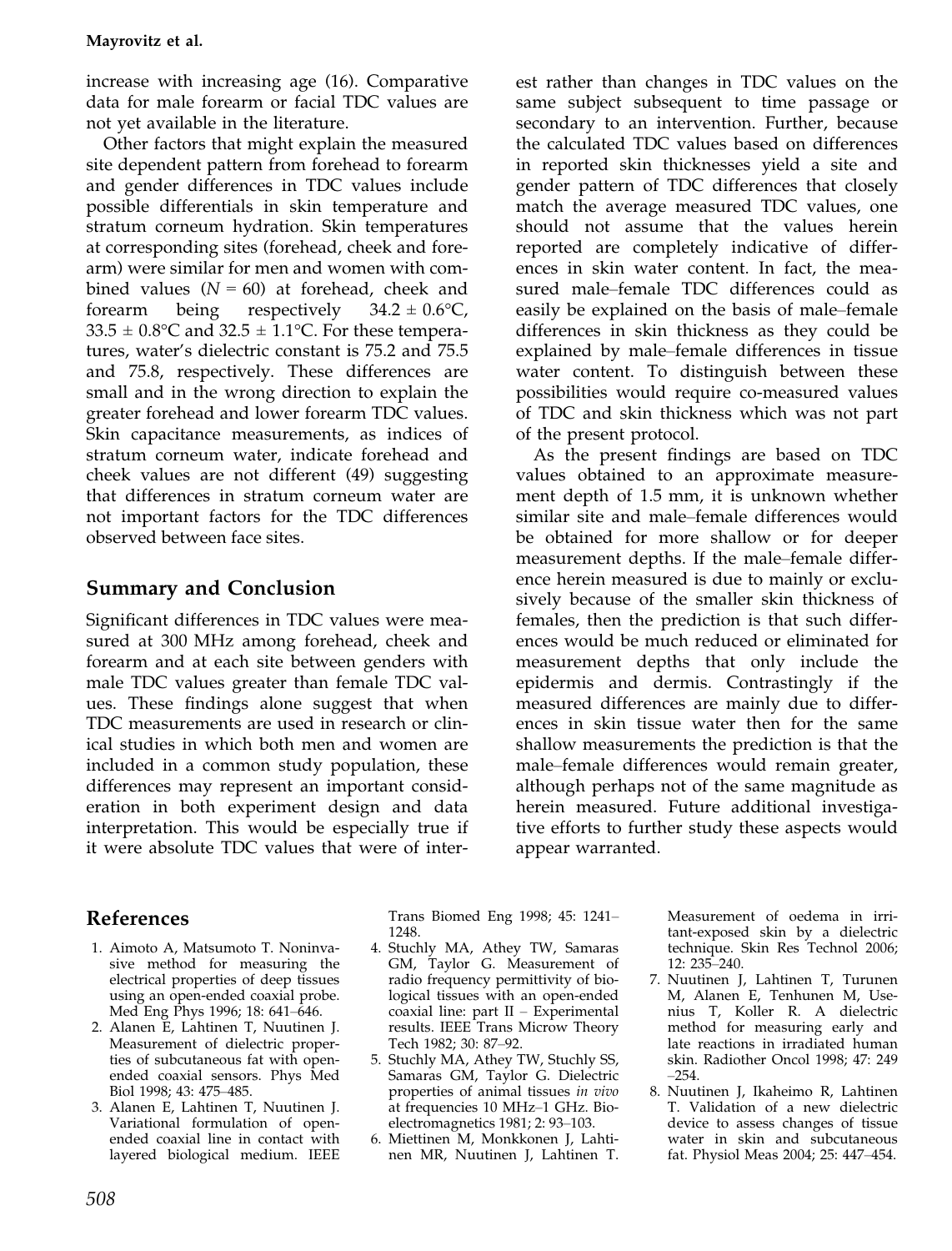- 9. Petaja L, Nuutinen J, Uusaro A, Lahtinen T, Ruokonen E. Dielectric constant of skin and subcutaneous fat to assess fluid changes after cardiac surgery. Physiol Meas 2003; 24: 383–390.
- 10. Laaksonen DE, Nuutinen J, Lahtinen T, Rissanen A, Niskanen LK. Changes in abdominal subcutaneous fat water content with rapid weight loss and long-term weight maintenance in abdominally obese men and women. Int J Obes Relat Metab Disord 2003; 27: 677–683.
- 11. Mayrovitz HN, Brown-Cross D, Washington Z. Skin tissue water and laser Doppler blood flow during a menstrual cycle. Clin Physiol Funct Imaging 2007; 27: 54–59.
- 12. Mayrovitz HN, Davey S, Shapiro E. Localized tissue water changes accompanying one manual lymphatic drainage (MLD) therapy session assessed by changes in tissue dielectric constant inpatients with lower extremity lymphedema. Lymphology 2008; 41: 87–92.
- 13. Mayrovitz HN, Davey S, Shapiro E. Suitability of single tissue dielectric constant measurements to assess local tissue water in normal and lymphedematous skin. Clin Physiol Funct Imaging 2009; 29: 123–127.
- 14. Mayrovitz HN. Assessing lymphedema by tissue indentation force and local tissue water. Lymphology 2009; 42: 88–98.
- 15. Mayrovitz HN, Davey S, Shapiro E. Local tissue water assessed by tissue dielectric constant: anatomical site and depth dependence in women prior to breast cancer treatment-related surgery. Clin Physiol Funct Imaging 2008; 28: 337–342.
- 16. Mayrovitz HN. Local tissue water assessed by measuring forearm skin dielectric constant: dependence on measurement depth, age and body mass index. Skin Res Technol 2010; 16: 16–22.
- 17. Mayrovitz HN. Assessing local tissue edema in postmastectomy lymphedema. Lymphology 2007; 40: 87–94.
- 18. Castro LA, Davis DM, Davis MD, Bruce AJ, Pittelkow MR. Facial edema and crusted patches: a precursor to life-threatening acute systemic lupus erythematosus. J Am Acad Dermatol 2007; 56: S126– S127.
- 19. Chen MH, Chang PM, Chen PM, Tzeng CH, Chu PY, Chang SY, Yang MH. Prolonged facial edema is an indicator of poor prognosis in patients with head and neck

squamous cell carcinoma. Support Care Cancer 2010; 18: 1313–1319.

- 20. Dauendorffer JN, Begon E, Petit A, Liote F, Dubertret L, Bachelez H. Adult-onset Still's disease revealed by facial edema. J Am Acad Dermatol 2008; 58: 533–535.
- 21. de Godoy JM, Godoy Mde F, Meza MC. Godoy & Godoy technique of cervical stimulation in the reduction of edema of the face after cancer treatment. QJM 2008; 101: 325–326.
- 22. Diridollou S, Pavy-Le Traon A, Maillet A, Bellossi F, Black D, Patat F, Lagarde JM, Berson M, Gall Y. Characterisation of gravity-induced facial skin oedema using biophysical measurement techniques. Skin Res Technol 2000; 6: 118–127.
- 23. Gill S, Walker NM. Severe facial edema at high altitude. J Travel Med 2008; 15: 130–132.
- 24. Miralles JC, Soriano J, Negro JM. Facial edema associated with thyroid autoimmunity. Allergol Immunopathol (Madr) 2002; 30: 47–50.
- 25. Wohlrab J, Lueftl M, Marsch WC. Persistent erythema and edema of the midthird and upper aspect of the face (morbus morbihan): evidence of hidden immunologic con-<br>tact urticaria and impaired tact urticaria lymphatic drainage. J Am Acad Dermatol 2005; 52: 595–602.
- 26. Proksch E. Protection against dryness of facial skin: a rational approach. Skin Pharmacol Physiol 2009; 22: 3–7.
- 27. Marrakchi S, Maibach HI. Sodium lauryl sulfate-induced irritation in the human face: regional and agerelated differences. Skin Pharmacol Physiol 2006; 19: 177–180.
- 28. Marrakchi S, Maibach HI. Biophysical parameters of skin: map of human face, regional, and agerelated differences. Contact Dermatitis 2007; 57: 28–34.
- 29. Pellacani G, Seidenari S. Variations in facial skin thickness and echogenicity with site and age. Acta Derm Venereol 1999; 79: 366–369.
- 30. Stucker M, Steinberg J, Memmel U, Avermaete A, Hoffmann K, Altmeyer P. Differences in the twodimensionally measured laser Doppler flow at different skin localisations. Skin Pharmacol Appl Skin Physiol 2001; 14: 44–51.
- 31. Branchet MC, Boisnic S, Frances C, Robert AM. Skin thickness changes in normal aging skin. Gerontology 1990; 36: 28–35.
- 32. Chen L, Dyson M, Rymer J, Bolton PA, Young SR. The use of high-frequency diagnostic ultrasound to investigate the effect of hormone

replacement therapy on skin thickness. Skin Res Technol 2001; 7: 95– 97.

- 33. Diridollou S, Vabre V, Berson M, Vaillant L, Black D, Lagarde JM, Grégoire JM, Gall Y, Patat F. Skin ageing: changes of physical properties of human skin in vivo. Int J Cosmet Sci 2001; 23: 353–362.
- 34. Gniadecka M, Jemec GB. Quantitative evaluation of chronological ageing and photoageing in vivo: studies on skin echogenicity and thickness. Br J Dermatol 1998; 139: 815–821.
- 35. Gniadecka M, Quistorff B. Assessment of dermal water by high-frequency ultrasound: comparative studies with nuclear magnetic resonance. Br J Dermatol 1996; 135: 218–224.
- 36. Laurent A, Mistretta F, Bottigioli D, Dahel K, Goujon C, Nicolas JF, Hennino A, Laurent PE. Echographic measurement of skin thickness in adults by high frequency ultrasound to assess the appropriate microneedle length for intradermal delivery of vaccines. Vaccine 2007; 25: 6423–6430.
- 37. Lee Y, Hwang K. Skin thickness of Korean adults. Surg Radiol Anat 2002; 24: 183–189.
- 38. Mayrovitz HN, Carson S, Luis M. Male-female differences in forearm skin tissue dielectric constant. Clin Physiol Funct Imaging 2010; 30: 328–332.
- 39. Mayrovitz HN, Luis M. Spatial variations in forearm skin tissue dielectric constant. Skin Res Technol 2010; 16: 438–443.
- 40. Alanen E, Lahtinen T, Nuutinen J. Penetration of electromagnetic fields of an open-ended coaxial probe between 1 MHz and 1 GHz in dielectric skin measurements. Phys Med Biol 1999; 44: N169– N176.
- 41. Mayrovitz HN, Weingrad DN, Davey S. Local tissue water in at-risk and contralateral forearms of women with and without breast cancer treatment-related lymphedema. Lymphat Res Biol 2009; 7: 153–158.
- 42. Lahtinen T, Nuutinen J, Alanen E. Dielectric properties of the skin. Phys Med Biol 1997; 42: 1471–1472.
- 43. Warner RR, Myers MC, Taylor DA. Electron probe analysis of human skin: determination of the water concentration profile. J Invest Dermatol 1988; 90: 218–224.
- 44. Richard S, Querleux B, Bittoun J, Idy-Peretti I, Jolivet O, Cermakova E, Lévêque JL. In vivo proton relaxation times analysis of the skin